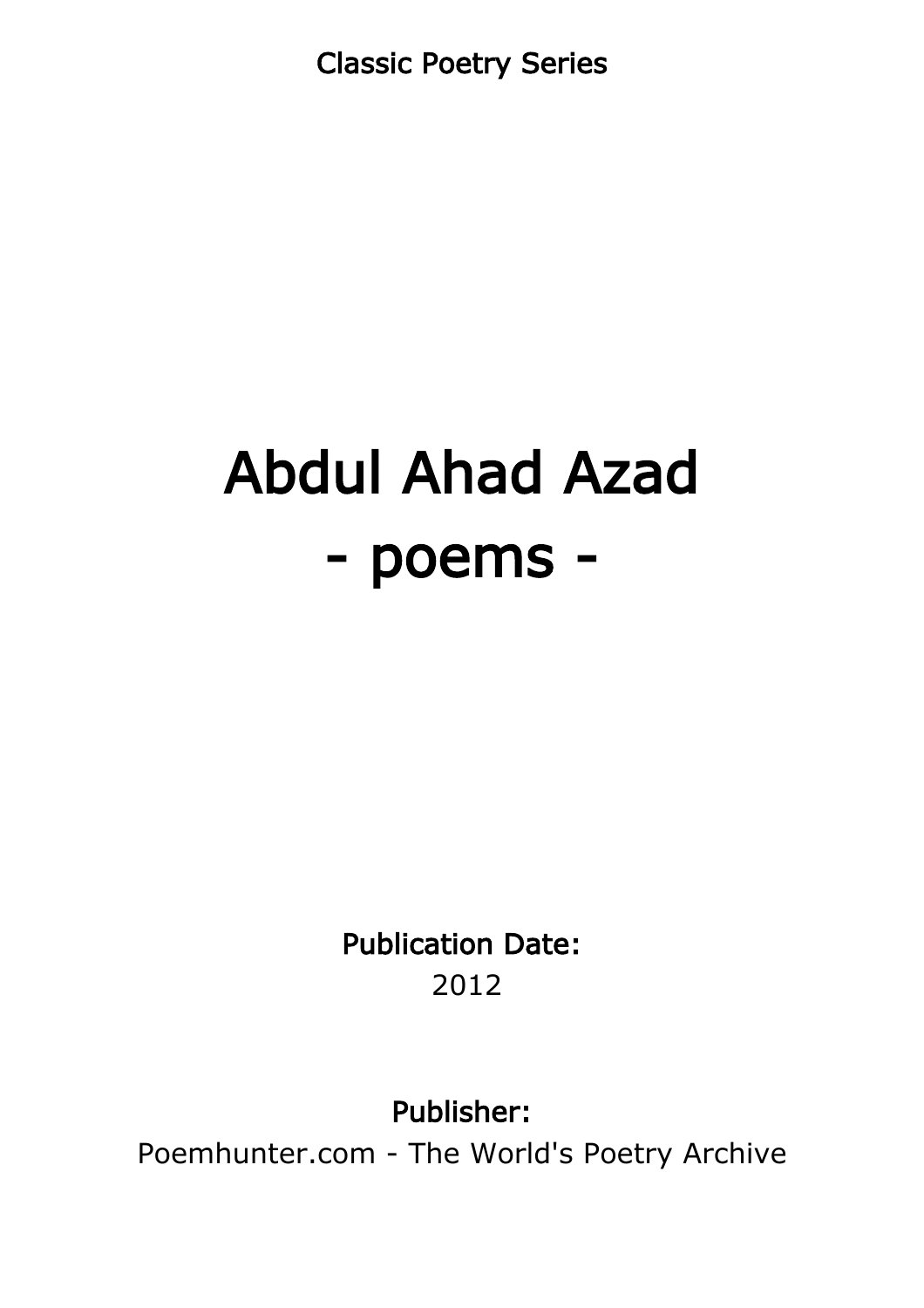## Abdul Ahad Azad(1903 – 1948)

Abdul Ahad Azad was one of the well known Kashmiri poets of his era. He was one of the pioneers of the modernist movement. Azad is often referred to as John Keats of kashmir. Both Keats and Azad wrote modernist poems and both died in early forties.

Abdul Ahad Azad was one of the most overtly political and nationalist poets in the Kashmiri language. But Azad's nationalist sentiment is tempered by his socialism. Azad was a Marxist and also wrote one of the most influential literary histories of Kashmiri in the Urdu language.

Azad was closely associated with the progressive strand of the Kashmiri nationalist movement in the 1940s. Azad critiques religious orthodoxy in his poetry and his Shikwa-e-Iblees caused considerable controversy.

In modern times 'Azad' has very laudably and all the more, very loudly beckoned to man to derive inspiration from the evergreen nature around him, and consequently tame his animality to reach upto such heavenly heights. He, essentially, is a poet of human values bemoaning the shortcomings and inhibitions under which Man is constrained to count his days; but at the same time, inspring him to know his own self as well its his compatriot, which only can usher in an era of mental peace and worldly affluence for him. He has not woven songs of sorrow, but has always wafted an aroma of optimistic rosy future through his pulsating imagination. He has consequently opted for finding an asylum in the future, disdaining the unpalatable present. He may, therefore be called a poet of morrow.

It might well be contended that this kind of ostrich-like behaviour on the part of the poet may sound as self-defeat and hence is a left-handed compliment. Herein, it can be said very conveniently that 'Azad' did not at all shut his eyes towards the present red in tooth and claw; he did not also own self-deceit--a salient trait of Romantic poets. He was very sure of the ground under his feet, but at the same time, he presaged a meaningful future for the Man, though himself living in the present. He was essentially a poet of Man unscreening his wants and aspirations, unveiling the satan underneath his fair complexion, portraying most pathetically the man's dilemma being ground under the weight of exploitation and oppression and to crown all his faulty attitude of dividing man and man on the basis of religious beliefs. These all stigmatic characteristis of a mentally sick man were obviously unbecoming of him- the crown of creation. Therefore 'Azad' an everawake artist could not all the time afford to deride him,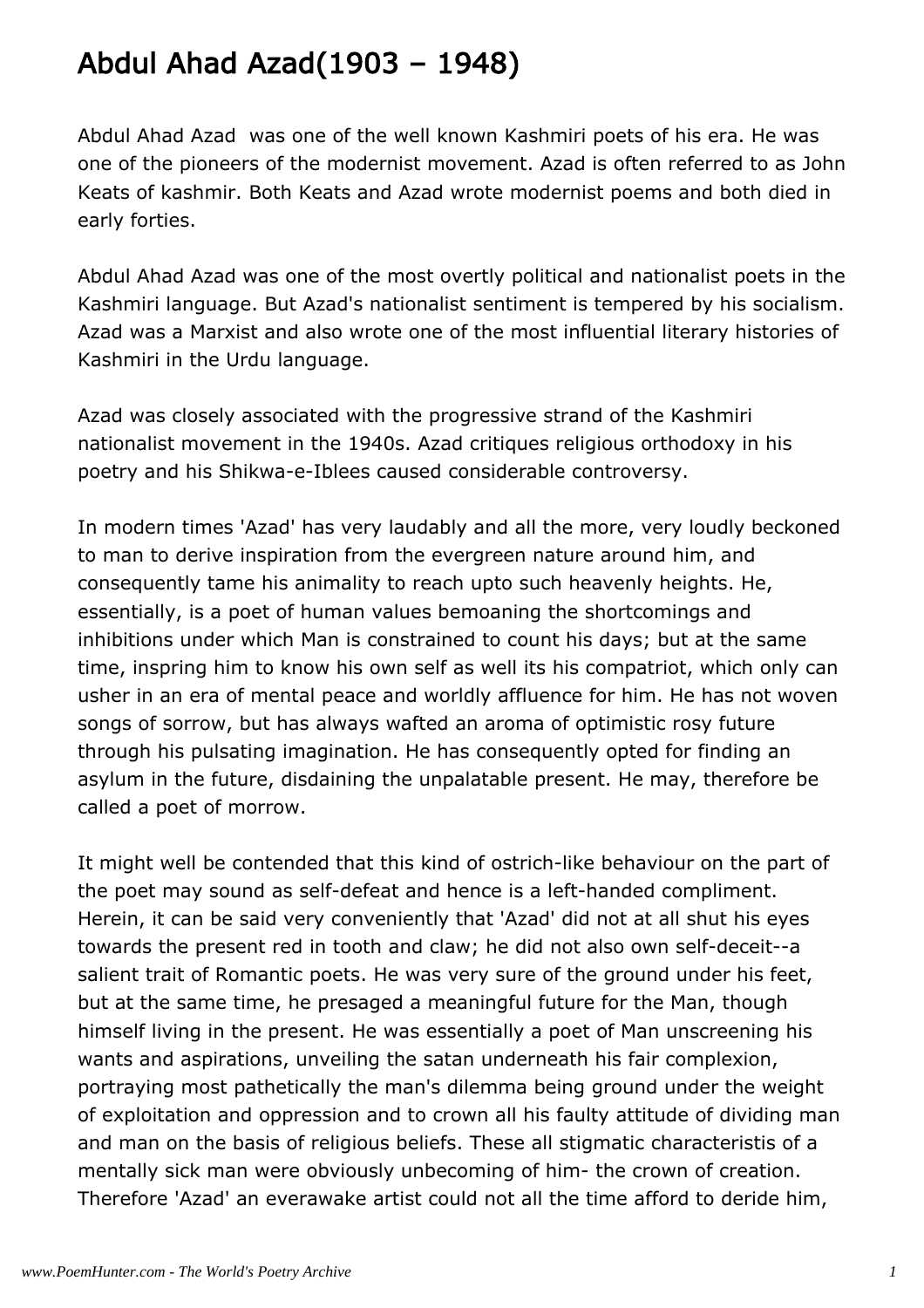cultivating in him a sense of irreparable frustration, and bluntling his initiative. As his ardent votary, he tried to instill fresh hope in him for bettering his present and on its contours build a happy future. He, therefore, strove hard to keep the spirit of Man alive and kicking. The distance between the actual and ideal was to be smoothened by the Man himself. In utter frustration and inner turmoil, be would never rise to the occasion, bence the need to sustain his hopes holding out economically secure, fraternally amiable, socially agreeable and politically undominating future to him, This, in short, is what 'Azad' strove all his life to accomplish. In all fairness to him, it cannot be dubbed as self-defeat or selfdeceit, it is self-education and self-discipline. 'Azad' would never like Man to bite the dust, but rise above it, so that a future comfortable in every respect would be guarranteed for him, This kind of attitude is the forte of all poet-philosophers for them shadow has never been a substitue for substance.

'Azad' is inherently possessed of uncommon consciousness of head and heart. He has never elected to go into the shell like other Kashmiri Romanticists. Instead, he has tried to analyse Man in every sense of the word, bereft of any curves or blind alleys. His approach is direct, therefore sparing us the fatigue of fruitless kite-flying in respect of the essence contained in his poetry. We are saved the embarrassment of solving puzzles and conundrums, rack our brains in interpreting his message and derive inferences intervowen in his poetry throbbing with life. He most canadidly asserts that his propitiation of the Muse is only a medium to focuss attention on Man. In this field, he wears his profession on his sleeves:-

"O! Adorer of religious values, you have opted for puritanic religosity; And I have elected for my own faith. You resign yourself completely to the steadfast faith in God, and my aim is to propitiate Man."

In other words, the poet begins with the real and does not get lost in the maze of ideal. Man was made after the image of God; he is a macrocosmic representation of his microcosmic spirit. Therefore, to propitiate Man is actually to adore God. Azad believes in the affirmation of life and not in its negation. For him Man is not a solid bundle of flesh and blood only, but a manifestation of undaunted vigour and unvanquished spirit. He may have forgotten, or even obliged to forget such sterling qualities for the time-being, for which he is not only to blame; Azad's poetic fervour has tried to re-kindle that dead spirit in him. It is awakening Man to his stature:-

"This world is a thorn of unfulfilled ambitions in my garden; And the worldbeyond is a blot of scare and fear on my skirt. Therefore, I owe it to Man to usher in a new- spring and bring back blossoming health to this garden of his; So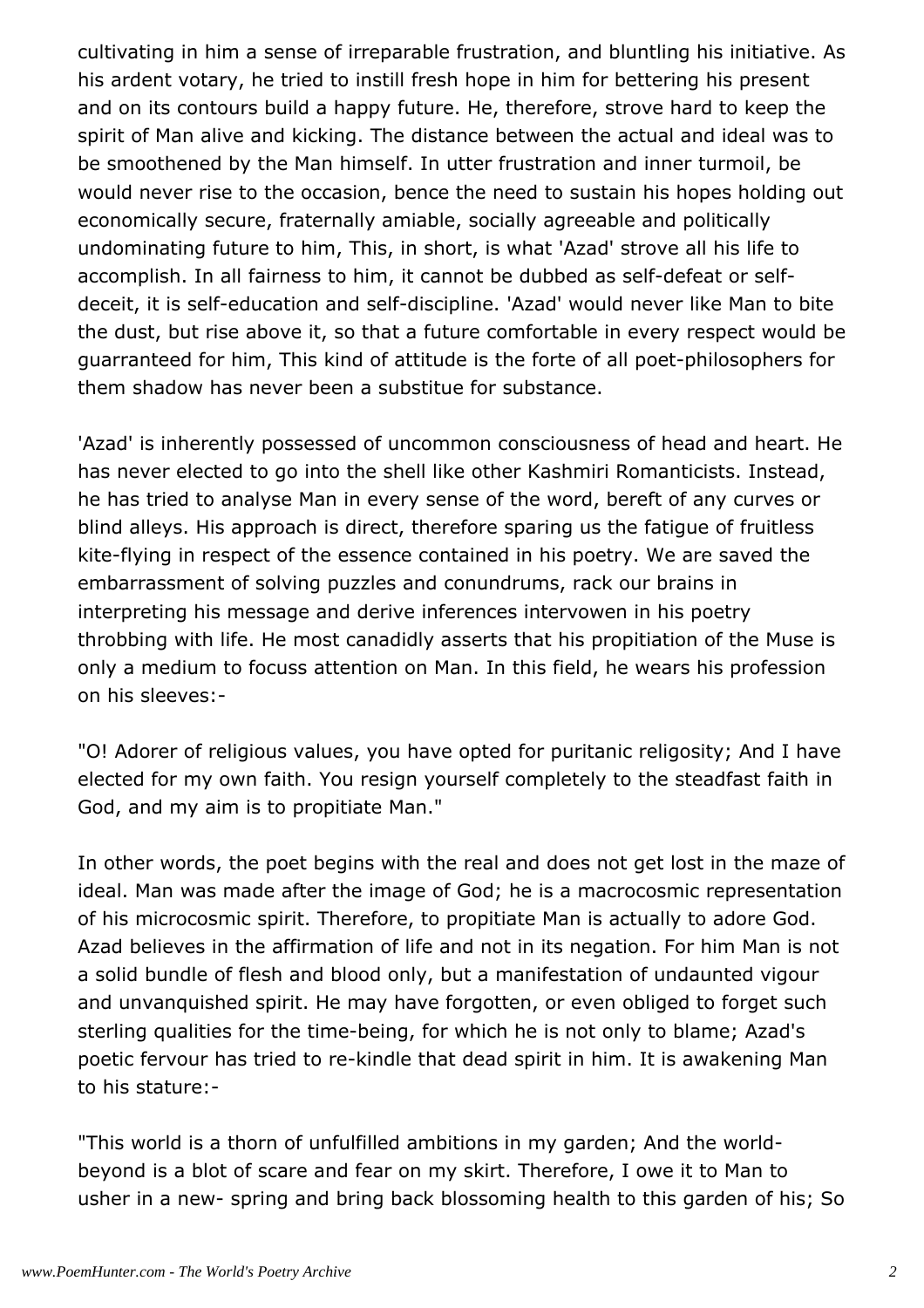that Man like the flowers will attain full bloom therein."

It can be conceded forthwith that 'Azad' has no pretensions for being a spiritual preacher. He is mainly concerned with the material well being of Man. He does not make tall claims for reforming the spiritual attitude of Man. He does not go beyond the material contentment of Man, He makes him conscious of his rights and obligations, but does not dabble in awakening him to spiritual consciousness alone. He has concern for him on the material plane only. A hungry man is always an angry individual.

When this anger against the society has made him unbalanced, he can in no way harness his faculties to reach up to the subliminal heights. On the other hand, if he gets two square meals without any fuss or friction, he can usefully yoke his mind to achieve self, consciousness and consequent self-realization; Stuck up in the mire of material insecurity, his yearning for spiritual edification will be an exercise in futility. Self-consciousness presupposes mental peace and equilibrium. If it is denied to Man, how can we expect him to engage himself in self- search. He has his frailities, be is not a super-soul adept in self-denial. He would like to have his minimum wants satisfied, hence abjuring world is foreign to his genius in these circumstances. He is weighed down so much by the oddities of life, that he is always nursing a cramp in his back. With this physical and mental ailment, his soul does receive bruises, hence is incapable of unfolding its wings, without mincing words, 'Azad' has elaborated his point of view in this behalf, in these words:-

"O God, I do not yearn after riches and gold, but would implore you to show me such a world in which Divine obedience is to remember God within always, but not to pray to Him everytime for the fulfilment of each and every want."

He would like Man to be self- reliant, architect of his own fate. He has to put in efforts incessantly for making his life self-dependent and not to look to God for making him materially secure always. Relying on the Grace of God will naturally breed indolence in him and mar his initiative, which 'Azad' would never allow. God's blessings are reserved for those who help themselves. For him the religion of Man is straight- forwardness wedded to truthfulness. Hypocrisy degrades Man:-

"Even though holding rosary in his fingers (A Mussalmaan), or donning the sacred- thread around his neck (A Hindu), such a human- being is diffident to speak the truth, can well be called a 'Peer' among his flock, or a Brahmin among his tribe." According to 'Azad' be does not deserve the title of Man. He deludes people by his outer appearance and exploits their credulity. He is an imposter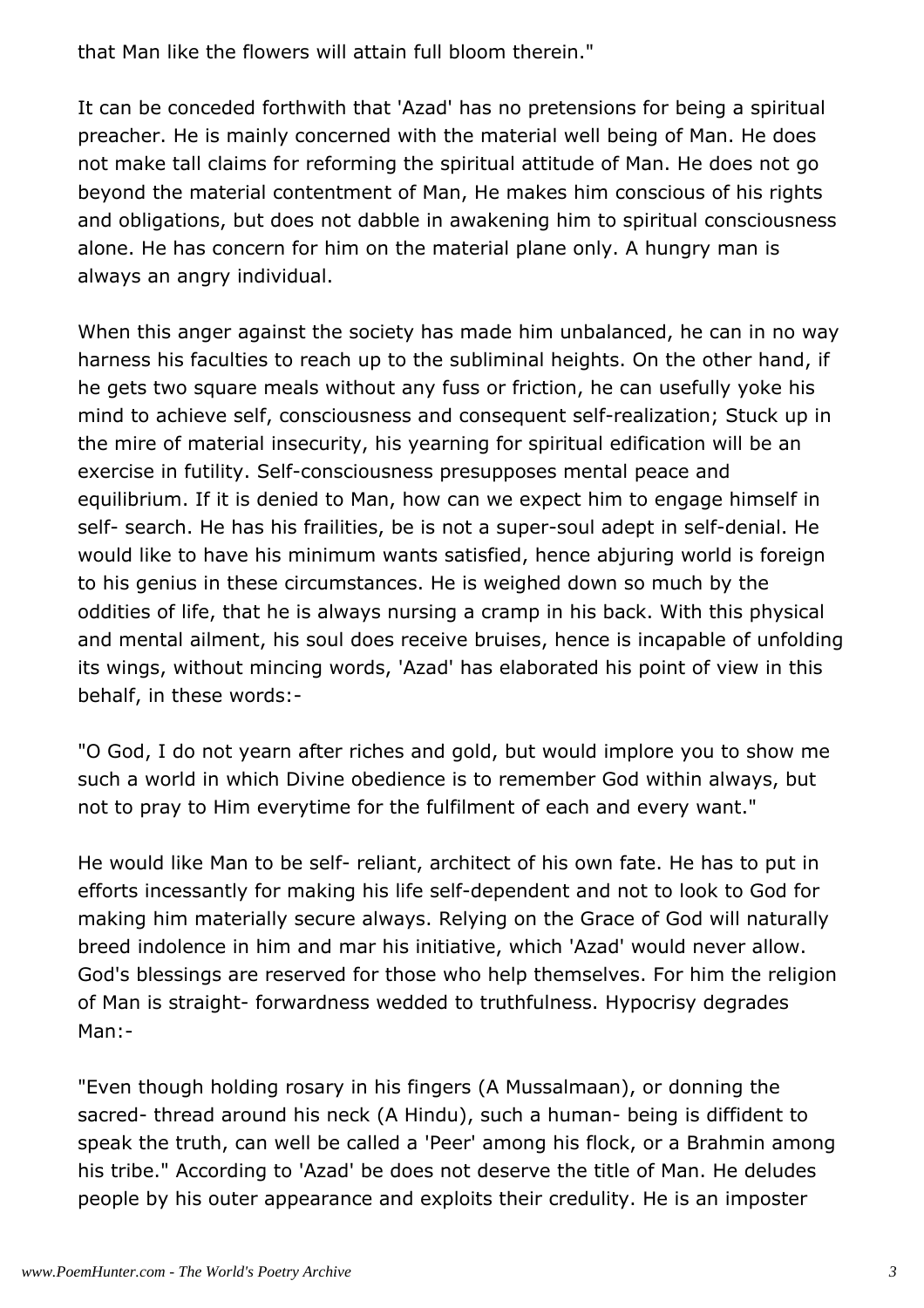and and a pretender. He lacks courage to call the spade a spade. It would be better to quote the exact phrase used by 'Azad' in this respect:-

"Nature bad brought you to life simply for dissemnating love; instead of it, O! Man,you converted your religion and faith into a lucrative trade, a veritable device for minting money."

The poet in 'Azad' is an indefatigable crusader against inequality between man and man in terms of his religious beliefs, creed, social injustice and political exploitation; but at the same time, he does not subscribe to the theory of total annihilation as propounded by Marxists. He advocates the view of total upliftment called 'Sarvodaya' in Gandhian parlance. He does not borrow foreign tools to make social order viable, but prefers to remedy the ills rampant in Man and his society by home-spun prescriptions. He is enamoured more of Gandhi than of Lenin or Marx:-

"Even the ferocious torrents can be arrested and tamed, if the man plunges himself, with out any fear, into the turmoils and tribulations of life and does not sit on the fence. This very trait of self- suffering is discernible in Gandhi--the Head of our Family, and is completely absent in alien people and their idealogy."

'Azad' is alive to the fact that independence of India and that of Kashmir is in the offing. It is a writing on the wall. At that hour of political emancipation, our leaders shall have to undergo an acid test. If they choose the line adopted by our erstwhile rulers, the English, then this freedom will have no meaning. It will mean only change of masters. Indigenous political power cannot be a synonym for corruption, but should in its stead goad man on to sublimity. Political leaders should personify detachment, never feel intoxicated by the power they are supposed to wield- a mandate and a trust from the people. It has often been seen that the man loses his head at this time of his political elevation and paradoxically enough uses the same power given to him by the people, ruthlessly against them. Therefore, he cautions the future rulers of our land in these words:-

"The foreigners have now bolted away after doing a brisk business here. It is the turn of our own kin now, but they also appear to me as the shrewd tradesmen presiding over their business-houses. O! Sylvan pine tree, who does nurse you?" Their tricks of trade to exploit innocent people are enumerated as under:-

"These enemies of healthy social order screen away the truth the people by invoking religion, authority, God and His Godliness and even destiny.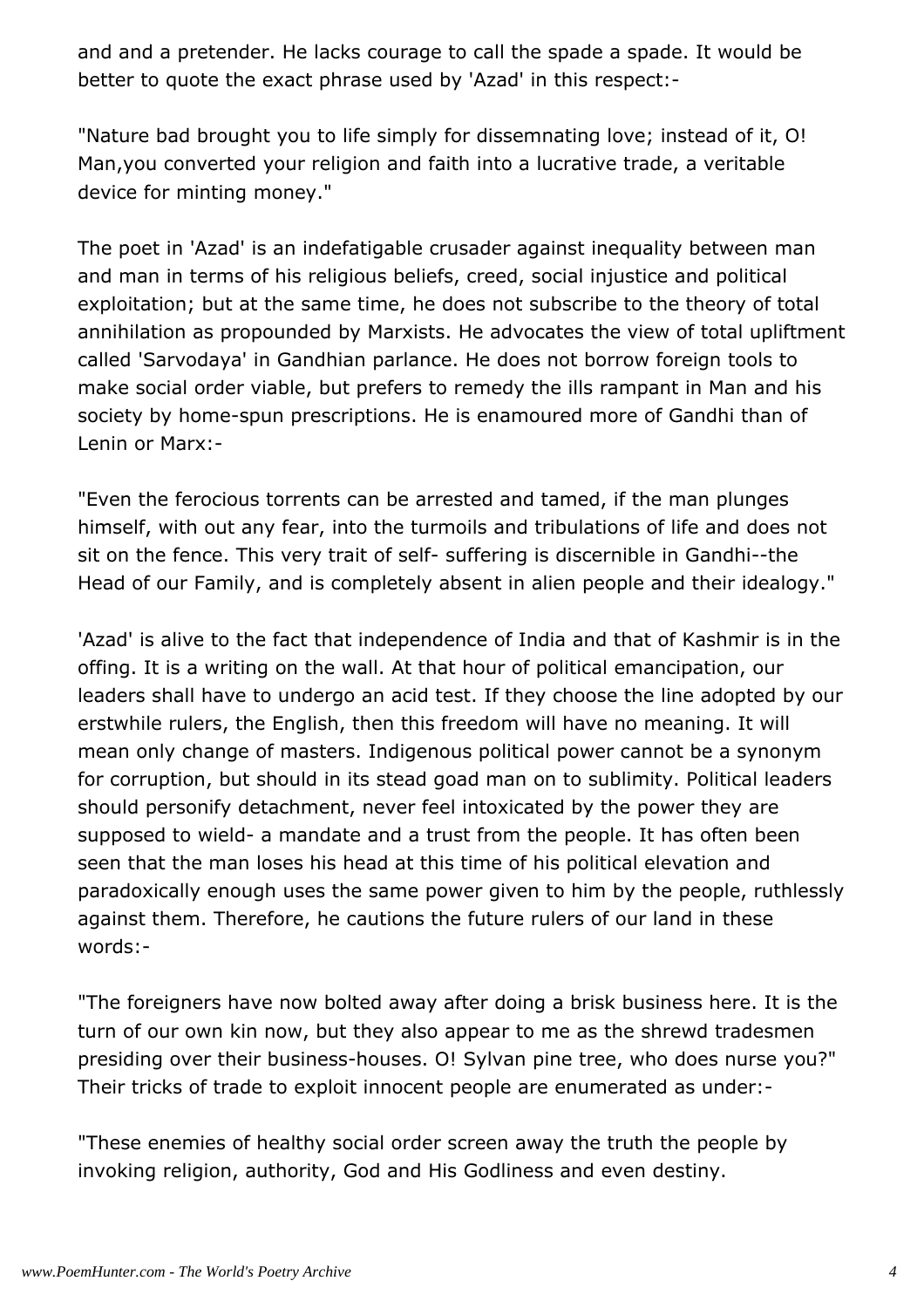Even though 'Azad' was not destined to witness the era of independence in its fullness, but how prophetically he has pin-pointed the behaviour of our rulers to be. He could smell future in advance. In this predicament, the people have no choice but to opt for slavery once again. The self-centred leadership has monopolized all the fruits of freedom, these have not been allowed to trickle down to the nasses at large. Being disillusioned, the man would like to revert once more to foreign domination. The so-called love and concern by which these leaders swear is nothing short of opium mesmerizing the thinking and vision of the people, so that the unbridled rule of these Political jugglers is perpetuated uindisturbed:-

"That poor soul can never think of detached behaviour of fearless self-denial; He, who is devoid of his mental as well as physical balance, and to crown all, has planted his feet on the pedestal of authority endangering his equilibrium all the more, that so called concern for the weal of man as prefossed by such leaders actually dopes the dauntless spirit of man, denying him to keep his bead high, and forces him to bite the dust."

'Azad's' conviction in Hindu-Muslim amity and consequent Solidarity is marrowdeep. He abhors division of man into parochial nomenclature. Human beings have one and only one religion that is living up to human values. The fruits of hardwon freedom should not be frittered away on Hindu-Muslim squabbles. Humanity need not be sacrificed at the altar of communal freny:-

"Those who call Hindus and Muslims as brothers, hand and glove with each other, are strictly guided by the tenets of the vedas and the Quran; they have no other Holy Book for preaching this enlightenment. If God had to segregate nations and creeds from each other, then He would have provided them with separate earth and Sky."

The children of God share the bounties of the earth together; They are uniform in body and soul. Why should their thinking get muddled?

"I, as a frailman, took into account only the negative aspect of life- the turmoil of the waves, friction and even man- handling, The postive phase of life is contained in the maxim unity amongst Diversity; But, I only paid beed to the brewing of quarrels and the subsequent bad-taste these leave in the mouth. Had there not been oneness of Man how could such ignorant people pull on with those gifted with reason? For me, life is a continuous journey to reach up to that ideal."

After going through the entire poetie prowess of 'Azad' this inference is irresistible that his attainments as a celebrated Kashmiri poet were not a matter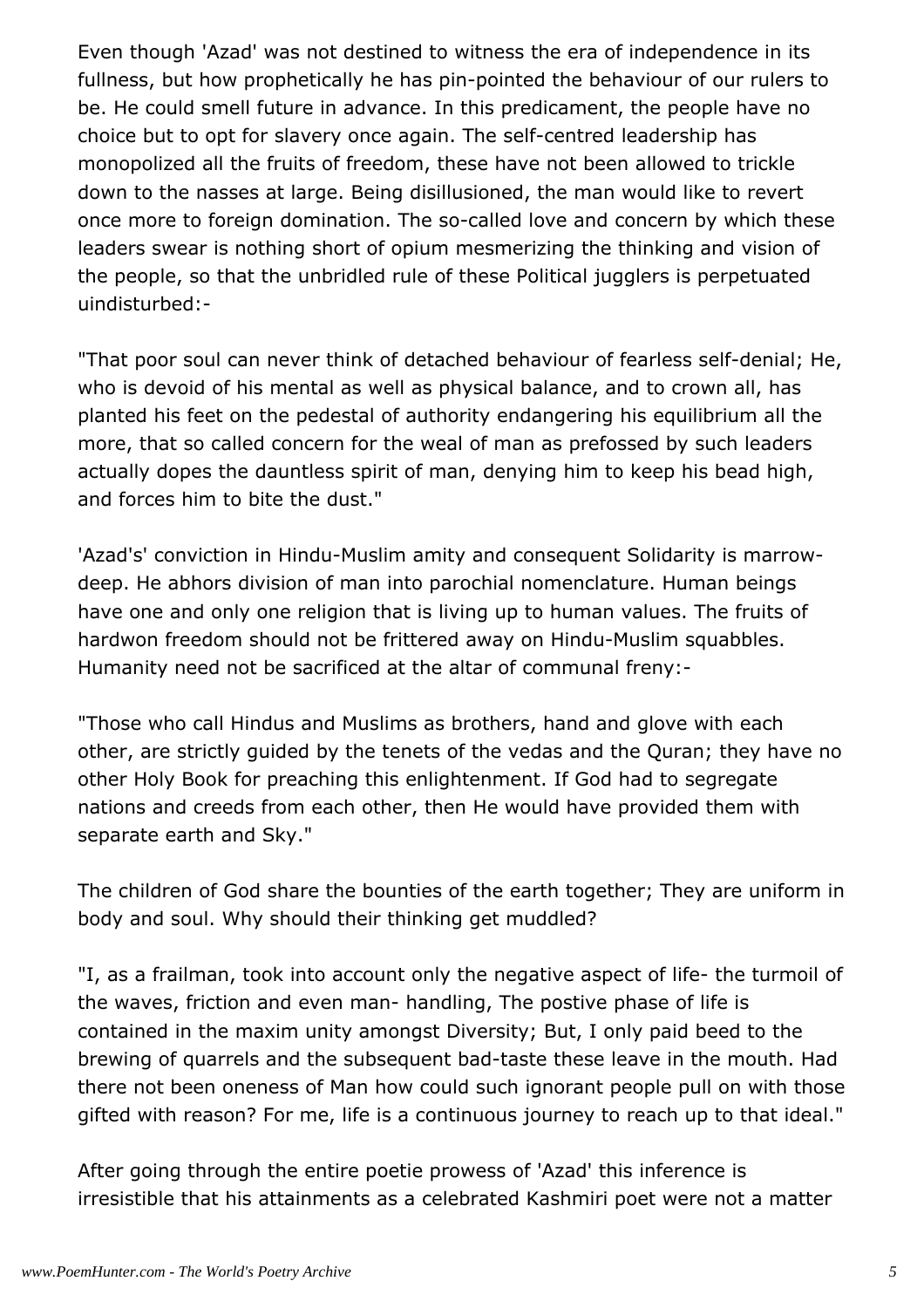of days; It took him years after years to find his feet and thus project his message through rhyme and rhythm. Thus, we can glean three patent stages in his poetry from start to the end, in which his heart- beats have built inch by inch the premise on which his innate imagination indulged in playful sport. The first stage may well he termed as the period of initiation; Herein the poet has tried to harness his talents in translating his emotions, feelings and experience. This is the first attempt, hence cannot be free from shortcomings. His poetic fervour at this time was greatly influenced by the current Persian trends in vogue in Kashmir. It is more or less a Kashmiri rendering of Persian songs replete with the symbolism of 'Gul' and 'Bulbul'! Not only the content of his poetry is inspired by persian 'Gazal' but even the form, the phrase, idiom and even vocabulary has been borrowed from it. In this behalf, it may be said that 'Azad' could not gather moral strength to rise above the taditional trends current in Kashmiri poetry till then. He could not also afford to plough a lone furrow and extricate his poetry from the traditional stamp of Persian Muse. Therefore, his poetry at this stage could not be expected to touch the highest water-mark of independent thinking:-

"I became fully intoxicated after gulping down the wine of love, even bordering on lunacy; This, I drank at the tavern of Love, one goblet after another. He filled my heart with inebriating warmth of love to the brim, so that not a niche was available there to lend car to worldly advice. I experienced a very thin line between my life and death, presumably having lost my head by excessive indulgence."

This kind of qensual and sensuous poetry is not actually in the grain of 'Azad', but he feels compelled to toe the line his seniors had earmarked for themselves. Even the Persian vocabulary has been freely used by him, which to speak the least, has shorn the wings of his inherent imagination. At times, such Poetry sound as versified prose wafting the flavour of Persian propensities:-

"The heart, the life, the love and the reason-The four bloodsuckers, in their own way, torment the helpless and abject feverish sentiment of irrestible call of flesh."

In this stanza only 'chhi' and 'Nali' are pure Kashmiri words, the rest being Persian; such artificial poetic constructions, initial attempts of a novice, can be profusely multiplied.

'Azad' has very sincerely confessed that at the initial stage of poetry-writing, 'Mahjoor'; the Doyen of Kashmirs lyricists, was his mentor. He used to get his poetic compositions revised and correcied by him. We can very safely assert also that at this time 'Mahjoor' was also his model. 'Azad' has at times composed his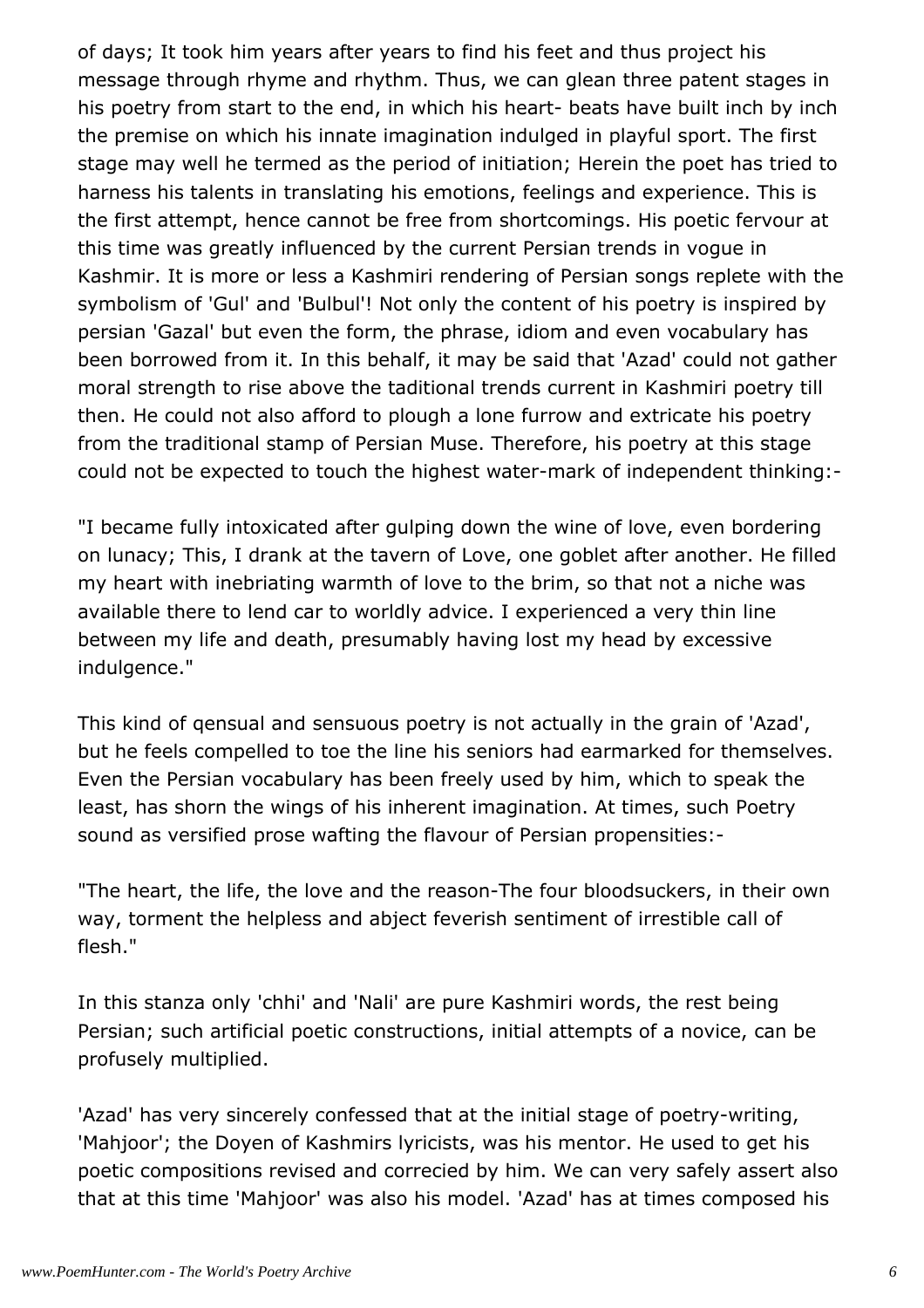own verses on the pattern used by 'Mahjoor'; such Poems even though not imitations strictly speaking, are actually the models before him for undergoing, constant drill to catch up with this 'Master of Kashrniri Muse'. For example, 'Mahjoor' wrote the famous poem is "karo bulbulo deedaari gul" "O Buibul steal a glance at the flowers," and 'Azad' like a faithful apprentice composed a poem with the caption "vuchh bulbulo darbaari gul" "O, Bulbul witness the Durbar of flowers." The construction of verses, their meter, and the content are exactly similar. In the same way, 'Mahjoor's' famous romantic poem "baagi nishat ke gulo" "O Flower of Nishat Garden, come unto me with exquisite fund of coquetry," has been rendered by him into his own picture-poetry like this "baagi naseem ke gulo" "O flower of Naseem Garden, come unto me with captivating babblings of a child."

However, after such a brief honey-moon with this kind of poetry, on which Mahjoor's influence was the loudest, 'Azad' was successsul in carving out an exclusive experimental ground for his independent thinking, totally divorced from the tradition and any extraneous influence. It may well be called the stage of experimentation,

'Azad' was rebel and a reformer at the same time. His imagination pregnant with new values revolutionary as well as altruistic could not remain tethered to the hackneyed norms of poetry for long. The force of circumstances, brought out the real poet in him which was in content and form home-spun and hand-woven, so to speak. After undergoing excruciating travails of labour-pain, when there was a twilight engulfing him disturbing the exact equation between his head and heart, in the second stage of his potic fervour, his imagination got chastened, and his vision was divested of faulty aberrations. He located his goal with meticulous ingenuity. He was no longer a dreamer weaving reveries of sound and sense, but a vigilant sentinel of human values. He chose to discover Man, and his environment contaminated with contradictions. To him love, was not a sentimental frenzy now but milk of human kindness saturating meaningfully every phase of life with its attendant vissicitudes:-

"Love robs even high-statured seers given to penance, and also the well- read matters of knowledge; It tarnishes the innocent and flower- bedecked bodies of fair-maidens. At the threshold of Your Youth, you erred in selecting opulent people as your companions, perhaps not knowing that even the kings have been reduced to abject penury and those who used to give change hands with receiving alms."

This is actually the hard core of life and 'Azad' is now fully groomed to analyse it. For him poetry is a potent vehicle to unravel this bitter truth of life. It is neither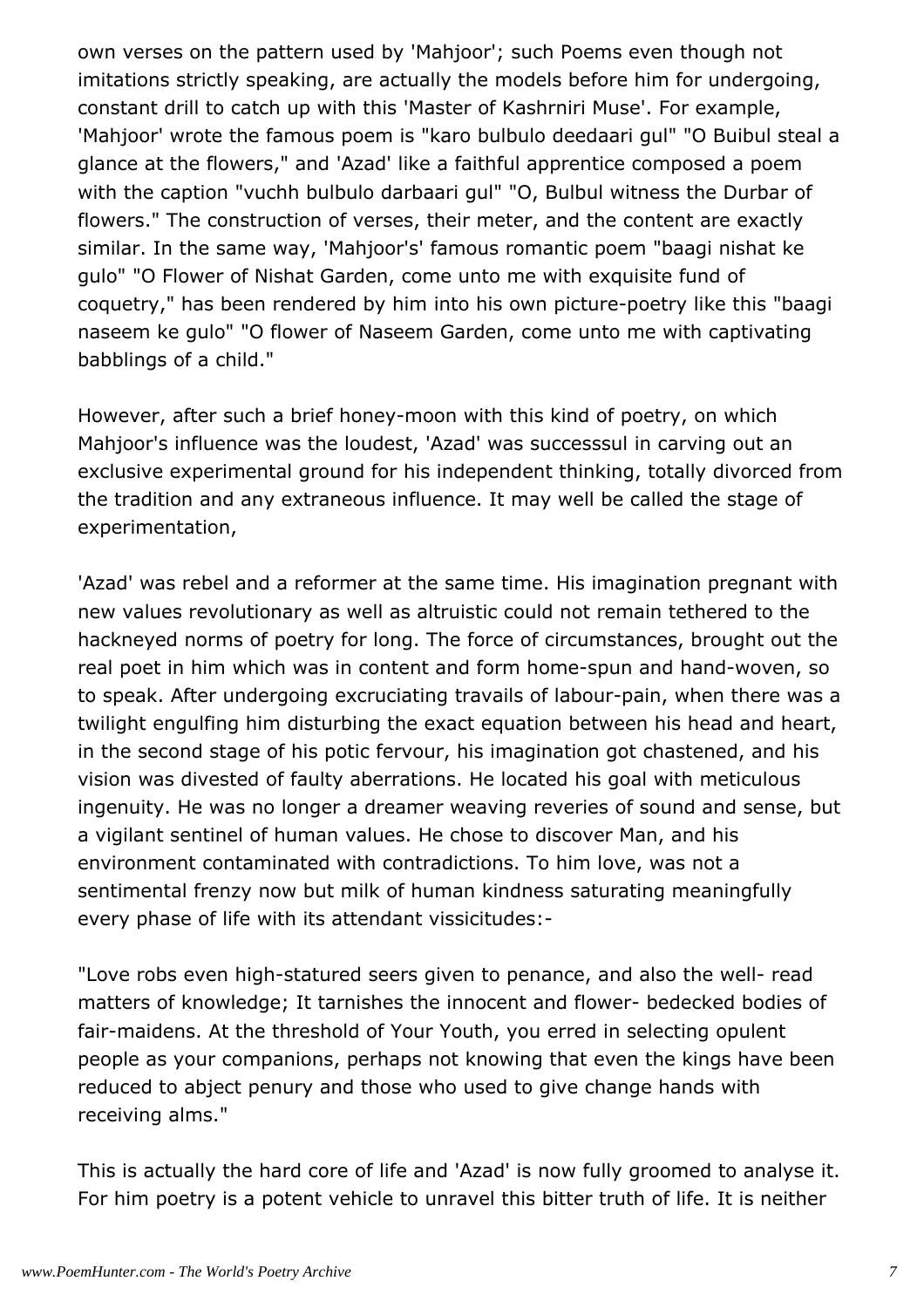jugglery of words, nor an expedient to indoctrinate people:-

"Taking bold of a pen and to write from beginning to the end cannot be called a pleasing composition. It is nothing but gold-coating on brass, simply to cheat the innocent people."

'Azad' is now alive to the fact that beauty has its limitations; ugliness cannot be termed squarely as its antonym. These are actually states of mind, a very thin line dividing these. In the context of changing values, beauty and ugliness can become complementary to each other, as the sun and shadow in actual life. So, the poet has to proclaim:-

"To the wise love is self-suffering, wrapping their boney skeleton underneath their garments. People with diverse intellectual dimensions call these either devices for minting money, or highway robbery; only a few can read true 'leadership' into it." True leadership worships service before self. It has to set an example for others to follow. 'Azad' displaying courage of highest order took up the challenge of the time, its stresses and strains, its demands and obligations most seriously-:-

"Having fully felt the pulse of this age, 'Azad' is now composing these songs in which the 'Flower', the Bulbul, the wine, and their unquenching thirst are totally absent. Can this kind of poetry commend itself to poets?"

'Azad' changed the entire fabric of Kashmiri poetry, its woof and warp. He deviated from the age-long tradition. With eyes wide awake, he metamorphized the content as well as form of Kashmiri poetry. He is alive to the fact that this sweeping change will not earn him laurels for the present, because it will be lacking in the taditional attributes. He bemoans the content of Kashmiri poetry in these words.-

"Was it befitting on your part to have bargained your faith and world for fleeting sentimentality. You were actually nursing with love those flowers which had lost their fragrance. It was not becoming of you." This attitude of the poet heralds the third epoch of his poetry. Herein his imagination has become fully baked, his outlook completely changed and his nerve surprisingly enough quite strong to defy the tradition and usher in a new way of life. He has evolved a method of sweet persuasion punctuated with direct approach. He beckons to Man:-

"O Dullard! you bemoan your lot, and blame your destiny least knowing that this heaven or hell is the outcome of your own actions."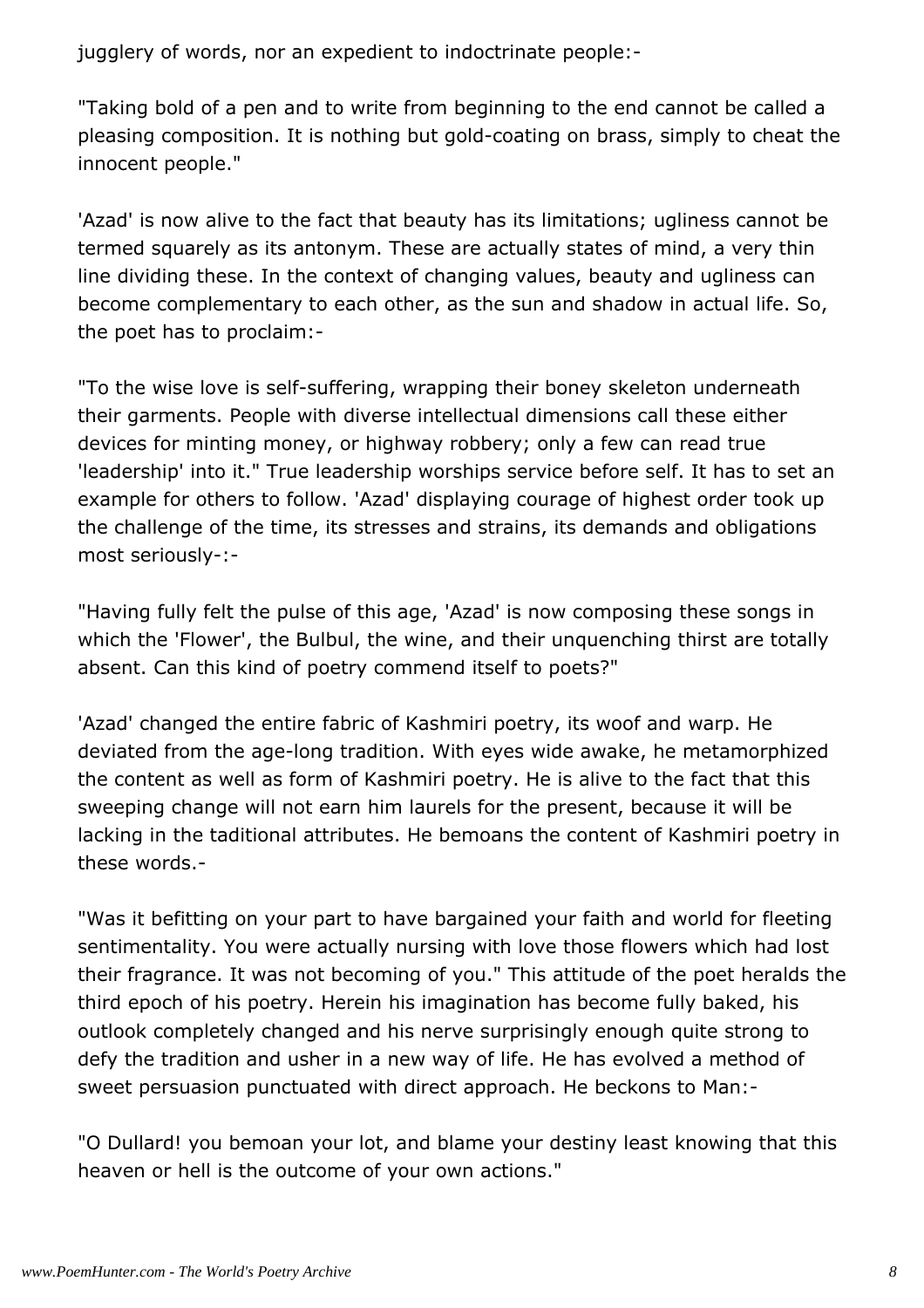Then what should be the attitude of a perfect Man according to 'Azad':-

"If you are very soft, lying flat like the earth, the world will trample you and also heap indignities on you. If you act like steel, then remember, one day will come, when you might have tamed lions by chains even, yet this very trait of yours might also turn the steel in you into a dagger or a sword."

The attitude of Man should be middle of the road, neither too soft nor too hard. In being too soft, there is every apprehension of losing the image, and in being too hard there is every chance of using that very steel against the people which had earlier shielded them from tyranny and oppression. Therefore, Man has to tread his ground very carefully, paving a rewarding path between these two extremes. He has to apply reason, the guarded treasure of his, and not get blinded by animality:

"O Man, you were supposed to be the lighthouse of innate reason, but you acted like a contagious fire. You have brought discredit to humanity in the most callous way."

Man was modelled by Nature to share the common weal and woe of his cobrethren; but he reppropriated to himself all the good things of life and thus starved his fellow-beings:-

"Nature had uncovered all her treasures for your free use. You had to share these equally with others; but you elected to become their sole guardian-cobra."

His clarion call to awaken Man to his duties is quite understandable in the background of communal disharmony, exploitation, tyranny of foreign rule, appalling inequality and monstrous behaviour of Man having lost his moorings. His nature-poetry should also be construed in that very perspective. He most consciously injects love of motherland and humanity into the dead veins of Man, bringing him back to robust health; Love for land and love for man are the two most predominant ingredients of Azad's poetry:-

"The sweet warbling Bulbuls and cukoos girdle round my motherland dissemmating love and harmony. The flowers of this fairyland hold cups in their hands; How auspicious and thought provoking is my land of birth!

In tbe very second-breath, he weaves this arresting panorama of bountiful Nature:-

"The 'Dal lake' with its full-grown crop of lotuses is steady and silent, as if to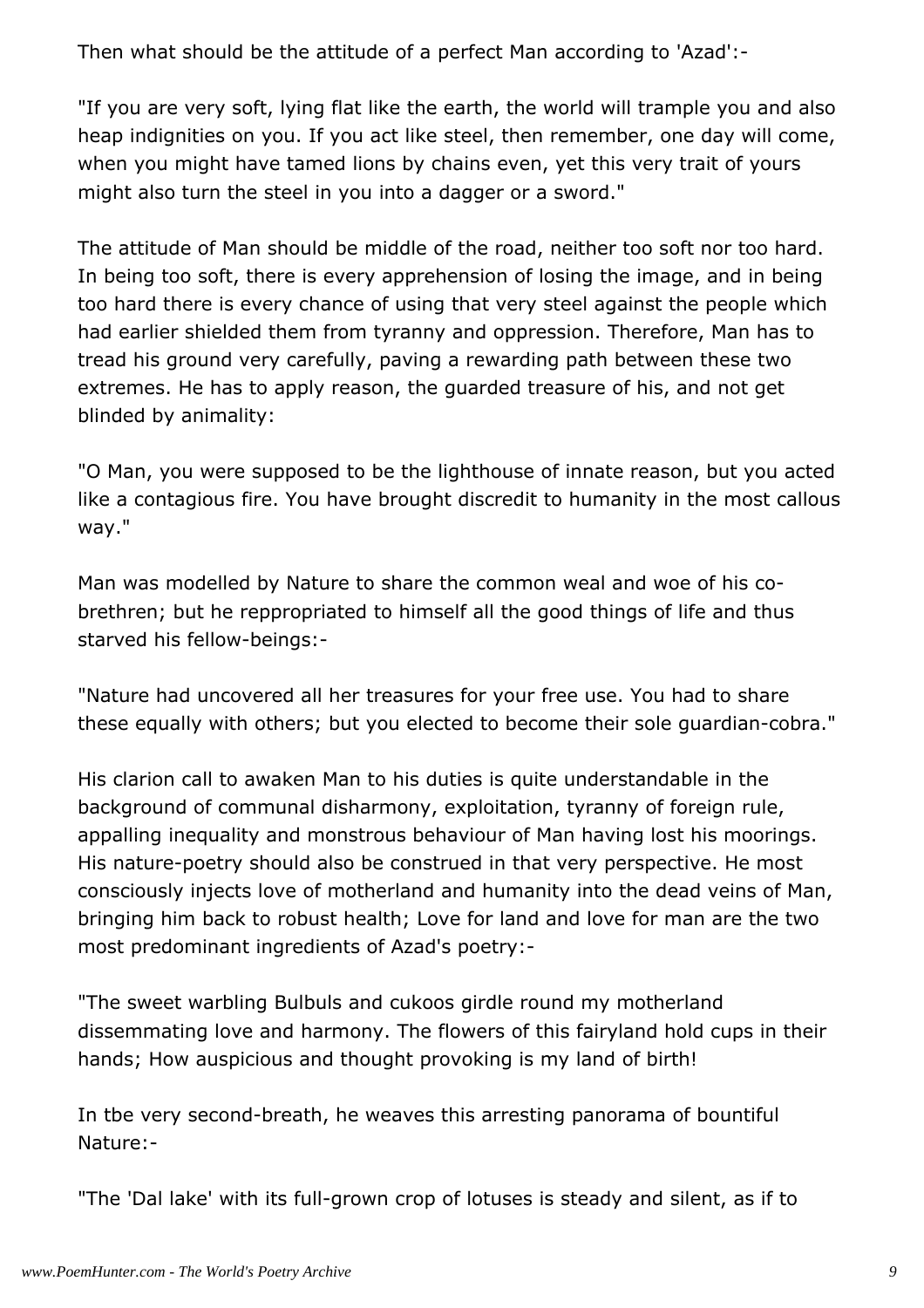preservo its ego of immensity, Nevertheless, tho violent water-falls rush down from the hill-tops in frenzied ecstacy; How auspicious and thought-provoking my land of birth is?

His lovo for Man with unparalleled catholicity can be conveniently inferred from this verse:-

"You proclaimed yourself to be tbe pillar of religious obligations in terms of Hindus and Muslims; Actuslly you were least concerned with it. Seeing your actions, the entire humanily is in consternation."

The religious labels dividing Man from Man have no relevance to the demands the universal values of brotherhood are making at present. This kind of inconvenient luxury is out of date now. We had to pay through our nose by this artificial division between the sons of the same soil in the days of yore. This lapse needs to be rectified now:-

"It is verily the man who constructed the temples and who also laid tbe foundation of 'Kaba'. Therefore, O you believer in tbe Quran, what fault do you find with the Gita."

Change is the sauce of life, monotony its poison. 'Azad' has explained this universal truth like this:-

"What is life? It is a folic depicting change. Oneness of God was the harbinger of oneness of His creation; The unity of Man is the consummation of that oneness. The real purport of life is continuos turmoil, and the essence of turmoil is change."

This is the message of 'Azad'; continuous struggle against odds. Actually life had never been a bed of roses for him. He could only get a petty pittance of Rs. thirteen per month as a teacher. Dospite this economic discomfiture, be never grumbled. He could hardly keep tbe wolf out of the door, yet he was more keen to drive away the wolves of exploitation, social inequality and political aggrandisement. His poetry is not individualistic. It is the dirge of the underdog scattered over length and breadth of this globe. He does not weave his own sighs into heart-rending poetry, but laments the woes of Man-a fallen angel. He would like to rehablitate him, restore his pristine glory. Self is absent throughout his poetry. He sings for whole humanity. His entire poetry is a saga of human consciousness; He does not pretend to be a preacher, a mystic, or a romanticist. He is the conscience-keeper of man.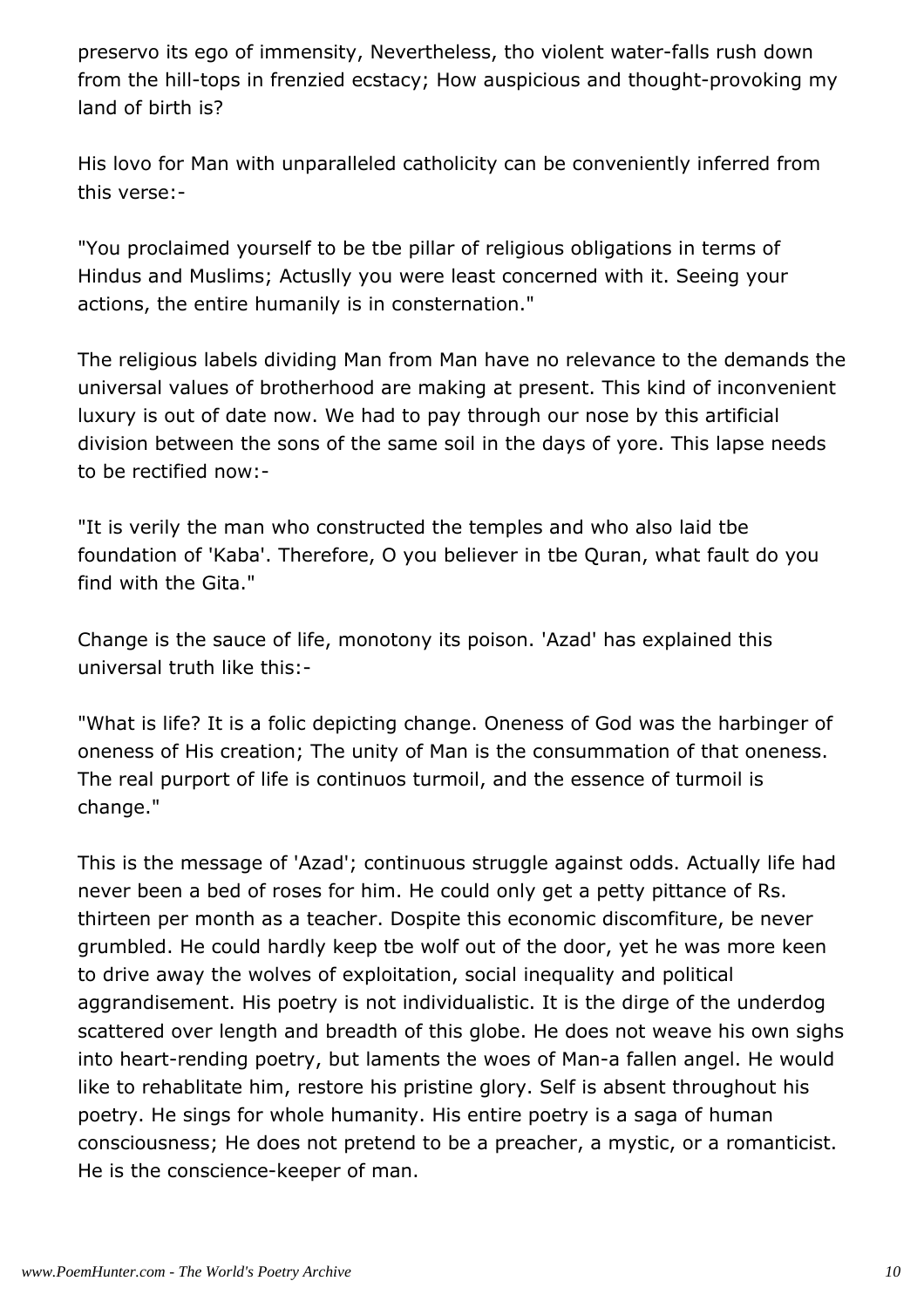Even though, the present, he was destined to face, was thoroughly unpalatable, yet he disdained it only to build a rosy future out of it debris. Ignoring his own to-day-inhospitable and discomforting, he, like a valiant crusader only looked towards the bright to-morrow, when Man would recognize his own self and get rid of all the ills which irk him at present:-

"The revolution in the thinking of Man will bring back to life the doped Bulbuls, the flowers- gardens will be in fall bloom. Those who are bereft of head and heart will be looked after by this sweeping change."

But 'Azad' died a martyr to his own idealogy; burning love or humanity consumed his blood every day in and out, and at a comparatively younger age of forty five he had to drop down his mantle. His 'to-day' was physically over; he had discarded it mentally since long, so it made no worthwhile difference to him; Yet his 'morrow' dawned with all the brilliance he had endeavoured all his life to bestow on it. The poet in 'Azad' can never die because his imagination is wedded to the immortal human values; The soothing touch of his poetic-alchemy will resurrect him in the morrow-the vocal champion of which he was throughout.

He is, to speak precisely, a poet of to- morrow. He only feigned to count his breath in to-day, actually his heart lay in the day following. Therefore, it was not without meaning that 'Mahjoor' his tallest senior, mentor and model paid him this glowing tribute:-

"Oh! 'Azad' has concealed himself from this world; or the cup of life has eluded him. 'Mahjoor' would like to unfold his heart over his death by saying that the sweet-throated Bulbul has opted for silence."